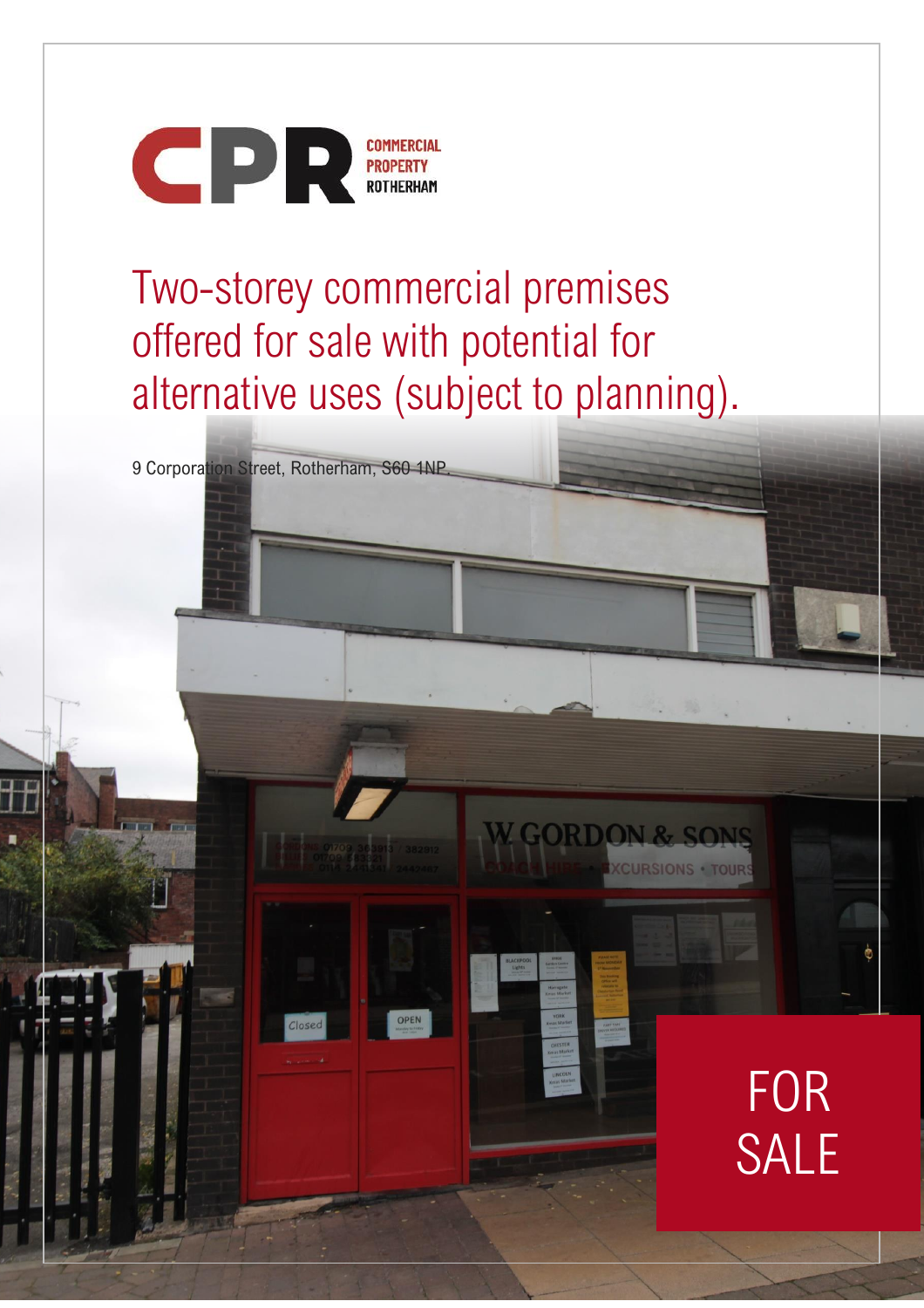#### **v** Location

The subject property is located on Corporation Street in Rotherham town centre. The bus interchange is situated close by at the bottom of Corporation Street, whilst the train station is just minutes away. The redevelopment of the Forge Island mixed-use scheme will emerge in 2022 which is located opposite. The heart of the town centre principal retail area is a short walking distance away.



#### ■ Description

Located over two floors, the accommodation has for many years been used as a travel agents and offers potential for retail / office uses, with planning consent potentially required. The property benefits from a prominent glazed frontage to Corporation Street itself, with a sales counter, rear kitchenette and toilet facility, together with ancillary first floor offices and stores.

| • Accommodation |  |
|-----------------|--|
|-----------------|--|

 $\overline{a}$ 

|              | ft <sup>2</sup> | m <sup>2</sup> |
|--------------|-----------------|----------------|
| Ground Floor | 416             | 38.65          |
| First Floor  | 331             | 30.75          |
| Total        | 747             | 69.40          |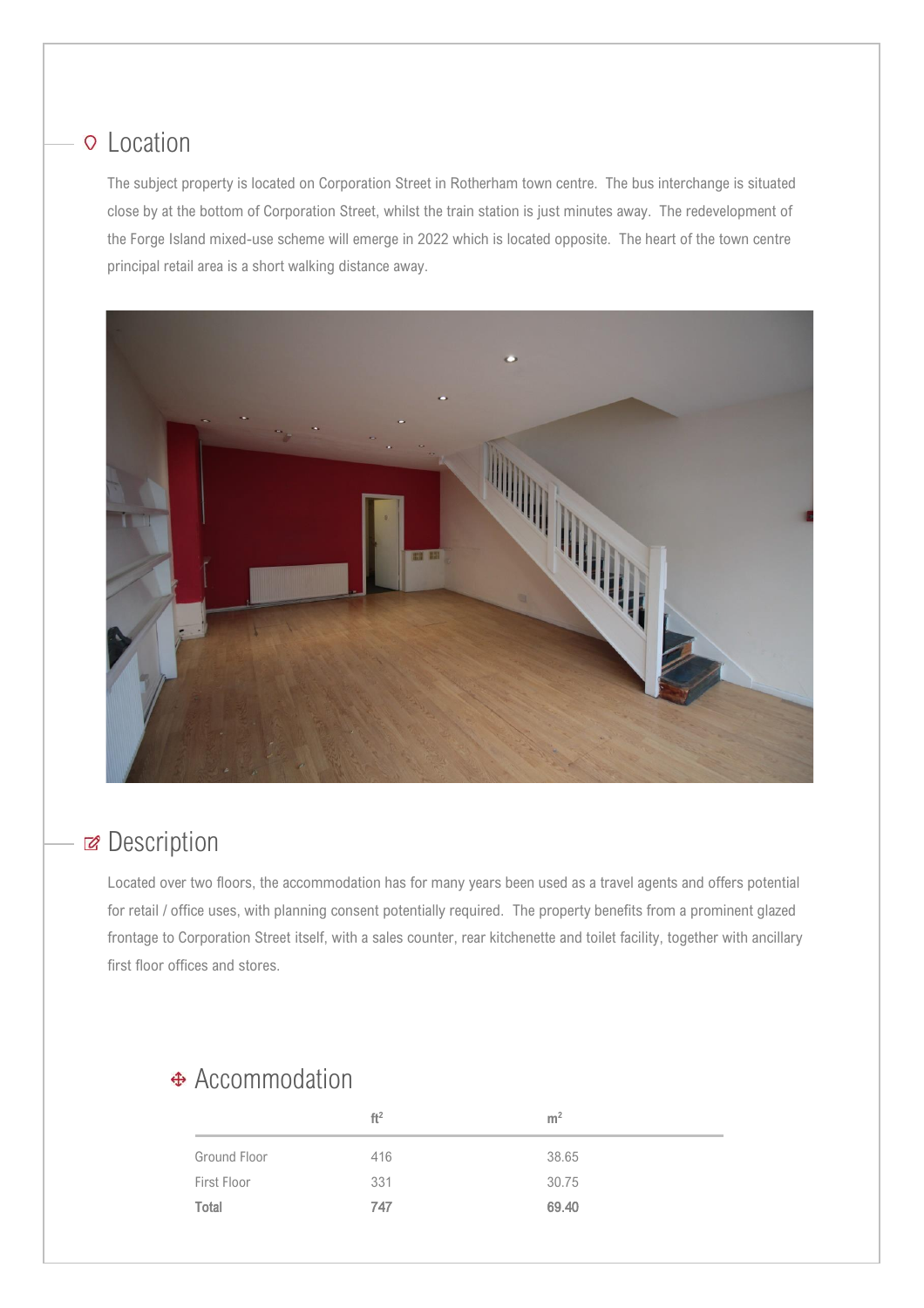

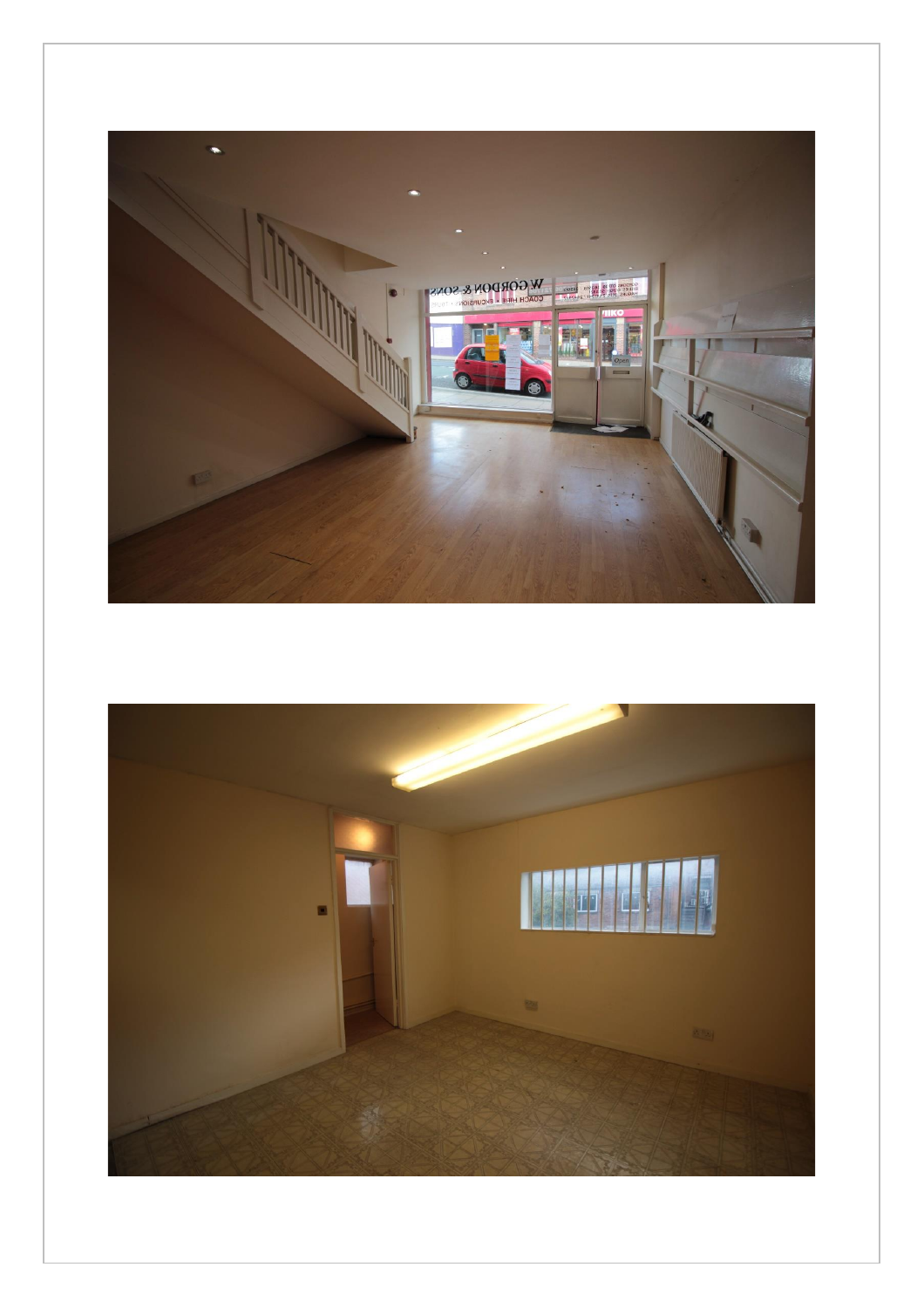

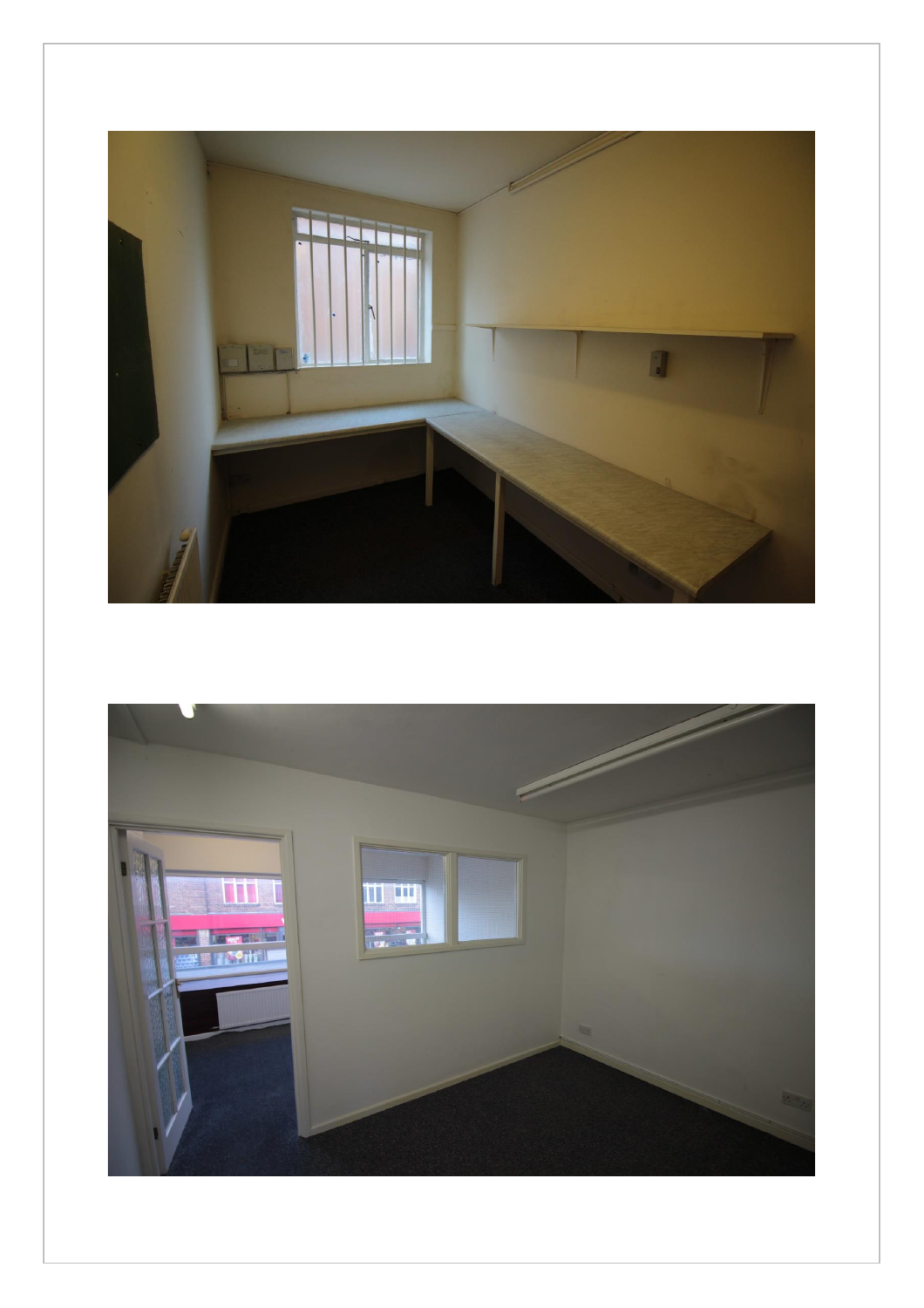